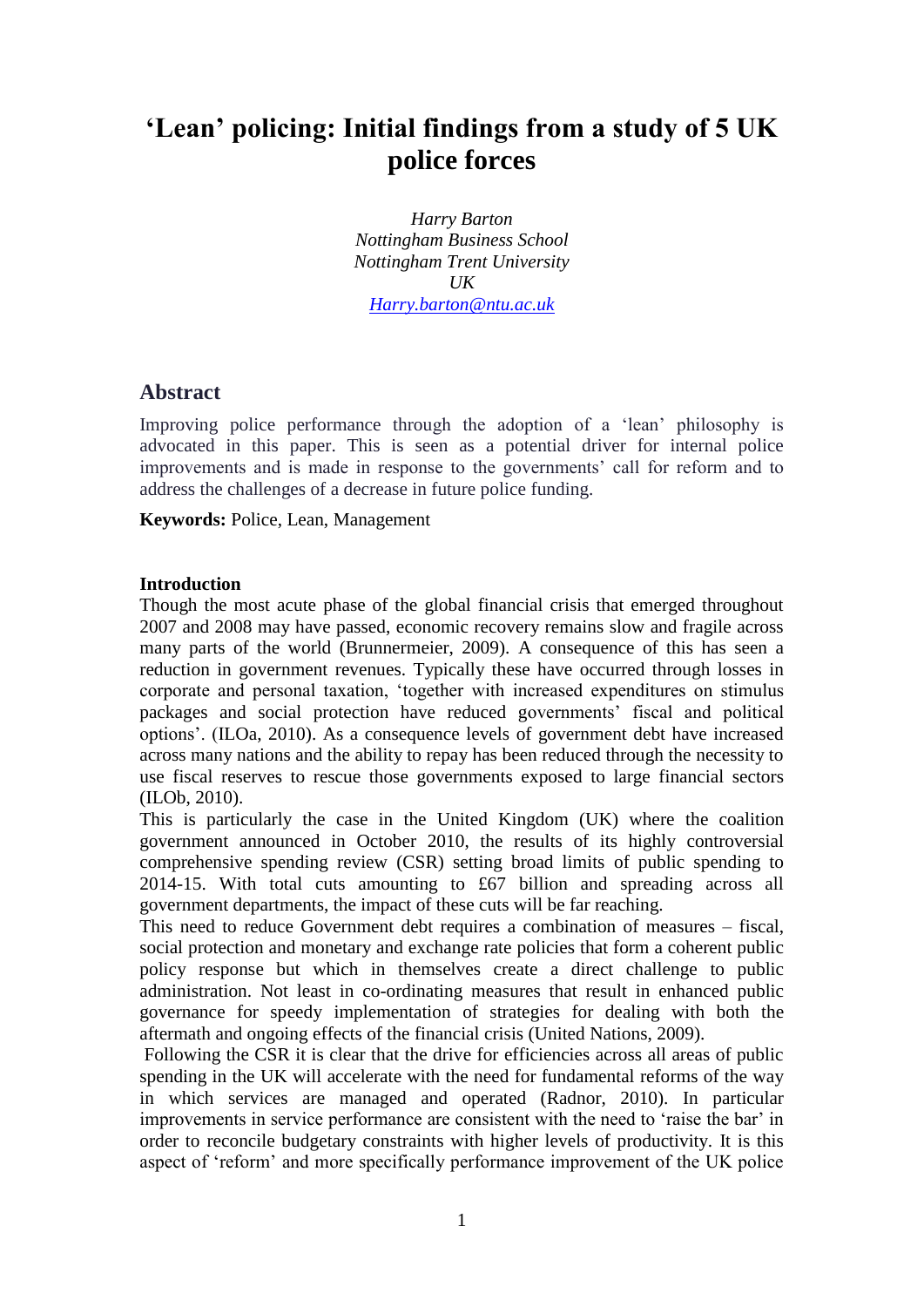service through the implementation of a 'lean' approach to police management that will form the central thesis of this paper.

### **Police and Operations Management**

For at least the last three decades there has been an ongoing debate about how to improve quality and reduce costs across the United Kingdom (UK) public services. In response to this the last few years have seen an increase in the application of business process improvement methodologies and techniques across the public services.

In terms of the methodologies employed the application of 'lean thinking' has an emerging literature (Bhatia and Drew, 2006; Hines et al., 2008), and coupled with the application of Six Sigma would appear to offer potential benefits to public organizations through both enhancing customer satisfaction whilst at the same time reducing costs (Dedhia, 2005; O'Rourke, 2005).

Business Process Reengineering (BPR) and Process Improvement Techniques such as Total Quality Management (TQM), Kaizen and Benchmarking ( Barton and Beynon 2006a,b; Tillema, 2010) have also been advocated as means of enabling organizations to change in a way that makes their business processes responsive to changes in both economic and social conditions (Radnor, 2010). Given this context, following the UK Government's Comprehensive Spending Review (CSR) in October 2010, it is clear that the drive for efficiencies across all areas of public spending will accelerate with the need for fundamental reforms of the way in which services are managed and operated.

One area in which this has been specifically highlighted is that of the police service in England and Wales (Home Office, 2010b). With a budget approaching £13 billions and employing upwards of 140,000 police personnel, the police service is a significant organization not only in cost terms but also in terms of its impact on society. The police service therefore faces the dual challenge of reducing costs whilst at the same time maintaining levels of public confidence and trust in the services they provide.

To this end the UK police service delivered savings of at least £100 million in 2010/11 (Home Office, 2010b). Both police authorities (police and crime commissioners, November, 2012) and their respective chief constables recognise that only through improving value for money and enabling continuous improvements in delivery will they be able to move towards the further savings of £545 million by 2014 demanded by the UK Home Office. In order to achieve this there will be a requirement to fundamentally review how police services are currently delivered with both the mode of front-line delivery and the supporting 'back office' functions being subject to significant reform.

The need to increase productivity within the constraints of a decreasing budget will require full scale business re-engineering across the entire police service. The increased use of benchmarking, management information and Her Majesty's Inspectorate of Constabulary (HMIC) value for money profiles will provide some opportunities for informed decision making. However 'to be able to increase delivery and balance budgets, authorities and forces will need to ensure that business processes are as efficient and effective as possible and they must adopt business process improvement as part of their ongoing efforts to increase value for money' (Home Office, 2010b p 2)

Such challenges therefore provide significant opportunities for researchers in the business field of operations management to reflect on current strategic change initiatives across the police service and to engage with incremental operational change opportunities within police forces. For example, one area that has received increasing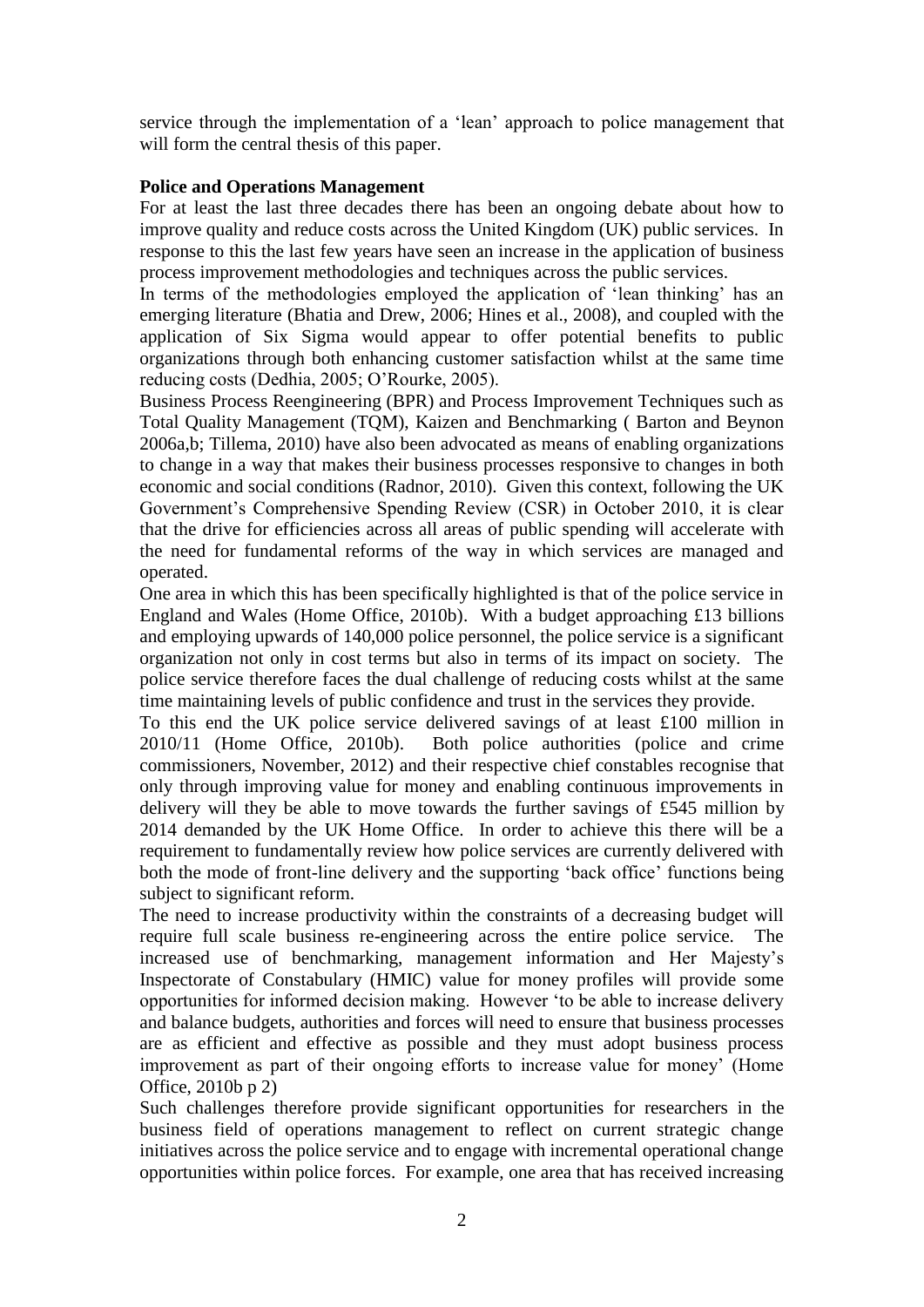attention in terms of its applicability to the police service has been the concept of 'lean thinking' (Flanagan, 2008; Berry, 2009). The development of this 'lean thinking' across the public sector has an emerging academic literature (Radnor et al., 2006), with substantial operational and organizational benefits seen to materialise from adoption of a 'lean thinking' approach (Papadopoulos and Merali, 2008). Although to date the most cited examples of lean application have been within the health services (Radnor and Walley, 2008) and (Provonost and Vohr, 2010). There is much evidence that in other public service environments improvements in service performance, improved processing times and achieving 'better value for money' have resulted from such lean interventions (Hines and Lethbridge, 2008).

Within the policing context the notion of the emergence of lean value systems which provide a series of contingent value propositions to consumers of policing services might prove to be a mechanism by which trust and confidence in policing can be rebuilt and consolidated (Berry, 2009). This is an important point in so far as the context in which police operate and the realisation of efficiencies is to a large extent dependent on the understanding of the general public to the need for 'change.' The continued support and concomitant increase in trust and confidence with the police could be seen to be a significant measure of police success in delivering operational improvements that are both cost effective and responsive to citizen's demands.

Clearly running in parallel to this is recognition of the importance of police employee engagement. Clearly this will have a major impact on the success as evidence suggests that effective 'lean' implementation is predicated on the construct of people, notably 'front line staff', to make it happen. Such concerns are emphasised by Berry (2009, p. 11) who identifies both the cost and 'danger that forces will seek to apply a few 'lean' tools and techniques to produce impressive short-term results, instead of seeking sustainable, continuous improvement and a true cultural shift.' Further, 'developing a culture that creates the involvement of everyone in the organization is critical for the implementation of the lean philosophy' (Radnor and Walley, 2008, p. 14).

This conclusion may begin to explain why not all lean implementation initiatives have led to such positive outcomes. Browning and Heath (2009) argue that key limitations lie in the fact that the impact of environmental context or organizational contingencies can affect the relationship between lean practices and cost reduction. This suggests that regardless of establishing *what* lean is, it remains important to establish *how* best to become lean in various contexts (Browning and Heath, 2009, p. 23). As a consequence the reality maybe that in the policing context the adoption of some of the principles of 'lean' may prove useful within a broader framework of progressive operational management.

This has consequences for the impact of operational research within organizations such as the police. Given the complexities of policing it is unlikely that even progressive and innovative developments in operational research will solve all the real life problems of police managers. Success is more likely to arise from a blended, multi-disciplinary exchange of ideas than from a single discipline of 'Operations Management'. Therefore, 'Operations Management scholars should actively participate in an ecosystem of exchanging ideas with other management disciplines to enhance learning and increase knowledge.' (Linderman and Chandrasekaran, 2010:357).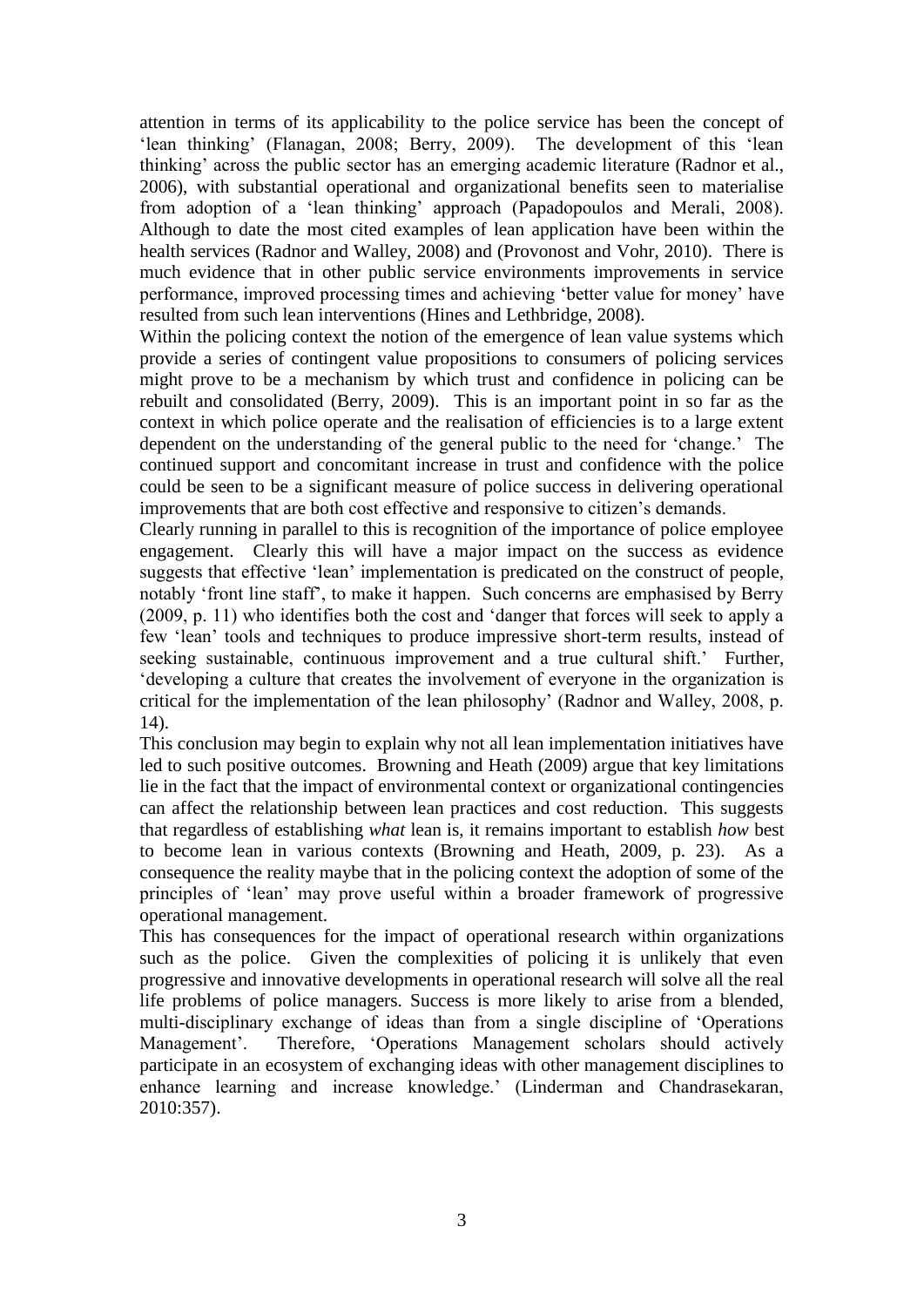#### **The Applicability of 'Lean' within the Police Service**

The need for police authorities and their forces to do more with less and continuously improve the way in which they work will require the adoption of business processes that are able to deliver 'value', both in terms of cost and delivery. 'Value is created if internal waste is reduced, as the wasteful activities and the associated costs are reduced, increasing the overall value proposition for the customer' (Hines et al. 2004:2). This notion of 'value' is one of the key constructs supporting the concept of 'lean' thinking which can be considered as a methodology that has its origins in the Toyota Production System (TPS) and whose principal objective is the creation of lowcost improvements based on the reduction of waste (Suarez-Barraza et al. 2009). This concept along with that of *kaizen* (continuous improvement) are described as having positive affects on an organisations ability to improve its performance and customer satisfaction (Liker, 2004).

Today 'lean' thinking and *kaizen* are far from being just influential paradigms in manufacturing (Hines et al 2004) their applicability is increasingly seen as being transferable across to the service and public sectors ( Radnor et al. 2006; Radnor and Walley 2008) Within the policing context the notion of the emergence of lean value systems which provide a series of contingent value propositions to consumers of policing services might prove to be a mechanism by which trust and confidence in policing can be rebuilt and consolidated (Berry, 2009)..

In order to realise this however it is clear that policing organisations need to implement sustainable business improvement models that are capable of demonstrating performance improvements. This in itself requires an understanding of the performance management systems utilised by the UK police service. On reviewing current police performance management systems, Flanagan (2008) makes a number of recommendations. Among these he concludes that;

'*Forces should focus effort on high potential areas for improved productivity, such as demand management … procurement, and flexible working'*, (Flanagan, 2008:34

Within this context he also calls for a more 'lean' thinking approach throughout the police service. As noted earlier the application of 'lean thinking' to the public sector has an emerging academic literature (Radnor et al, 2006), with substantial operational and organizational benefits seen to materialise from adoption of a 'lean thinking' approach (Papadopoulos et al. 2008). Although to date the most cited examples of lean application have been within the health services (Radnor et al. 2008) there is much evidence that in other public service environments improvements in service performance, improved processing times and achieving 'better value for money' have resulted from such lean interventions (Hines and Lethbridge, 2008).

Within Flanagan's Report (2008) the adoption of a 'lean' variant in the form of 'Quest' aims to manage cost, provide value for money and deliver economies of scale by systematically bringing together front-line practitioners, senior officers and specialist consultants to work as a team. This Home Office sponsored process improvement programme adapted for use in the police service utilises 'the combined experiences of the team to identify inefficiencies in key systems and processes and to acquire skills and techniques to prioritise and develop improved ways of working'. (Berry, 2009:8). In addition its application is identified as an opportunity 'to engender and embed a culture of continued improvement, where culture change is the essence in successful process improvement work' (Flanagan, 2008:32).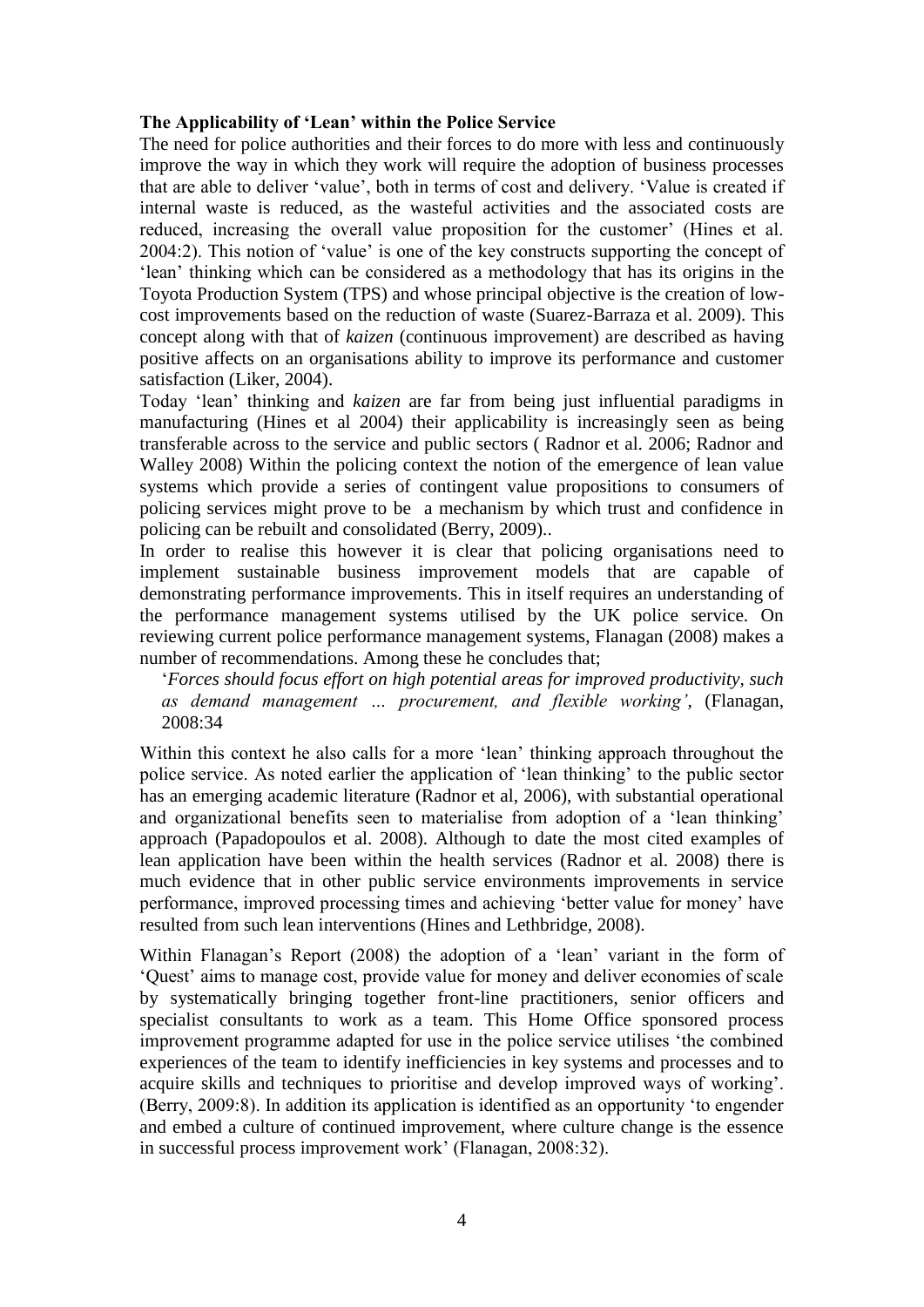To further investigate the reality of the impact of such business improvement initiatives on individual police forces in July 2010 funding was secured to finance a pilot study of 5 police forces within England and Wales. The intention being to identify the reality and not the reported rhetoric surrounding the nature, variety and scope of business improvement initiatives being pursued across the UK police service. In the first instance 14 Chief Officers and Borough Commanders (London) were contacted and 5 agreed to participate in an initial pilot study.

### **The Five Police Case Study Areas**

Through the use of case study examples the intention was to examine primarily the nature of 'lean' initiatives being undertaken within the 5 police areas. Of the 5 sites identified 4 were in Constabularies and the  $5<sup>th</sup>$  was a London Borough.

The increasing literature on the application of 'lean thinking' to the public sector has identified that both operational and organizational benefits can be seen to materialise from the adoption of a 'lean thinking approach' (Papadopoulos et al. 2008; Radnor, 2010).. The intention of this research was to evidence what in reality was happening at police force level and to confirm whether all the positive assumptions surrounding lean implementation initiatives were actually happening.

In order to progress this initial meetings were held with the Chief Constables designated liaison officer/s (Police Constabularies) the Borough Commander in London and the Head of the Local Criminal Justice Board for a region of Wales. This paper reports the outcomes of those initial meetings to provide an insight into the diversity of approaches within the police and criminal justice service. A more detailed in depth analysis of the case study areas will be completed in the near future..

#### *Case Study 1*

The Chief Constable within this case study area saw the importance of improving inter- agency co-operation as a means of improving the criminal justice process overall as a key policing objective. In order to achieve this the Chief Constable designated a formal representative onto the Local Criminal Justice Board. It was the Board who then decided to implement a 'Lean Review' of the Criminal Justice area. The Board agreed in late 2009 that a bottom up approach would be taken to work, with facilitated staff workshops being the primary tool for identifying process issues, areas for improvement and subsequently waste reduction. Performance improvement was considered a key objective for the review in the light of national criticism and particularly hard hitting inspection report for the CPS. This was also a source of concern for the police. The agreed scope of the initial project was to review the process from arrest to summary trial readiness.

With few exceptions all workshops were of a multi-agency format. After six months a number of process changes were made through the project with business benefits including cost savings being identified. The lean approach continues to be supported through short daily team meetings and the use of team information Boards (TIBs) to aid these.

In summary although the strategic direction of the Lean review was to focus on business change to improve performance through developing a culture of continuous improvement, and to tackle the blame culture that existed in the area. Identification of efficiency savings and cashable gains were not the driver for this programme being undertaken, however, there was a recognition that this should inevitably follow if greater synergies amongst teams and agencies could be established.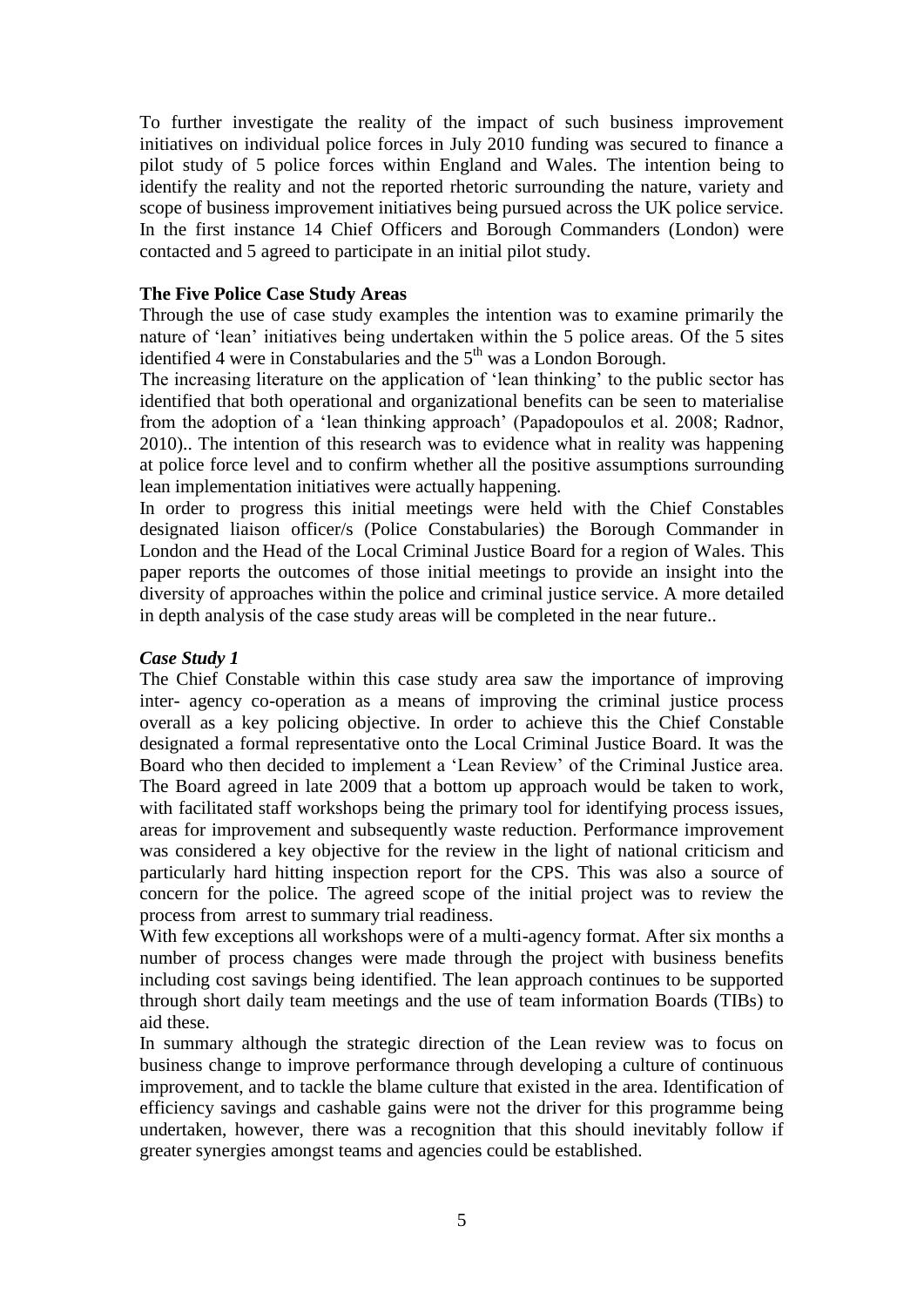### *Case Study 2*

The Borough Commander (Chief Superintendent) had responsibility for over 800 staff and had operational responsibility for a diverse area that crossed a number of London Boroughs. His primary concern was the amount of performance data and objectives that he had to benchmark himself against on a daily and weekly basis. Whilst understanding and accepting the reality of progressive business process improvement developments he was not 'wedded' to the idea that 'lean' was the answer. Whilst conversant with concepts of six sigma, business process re-engineering and process improvement technologies such as ISO9000; TQM and EFQM. He was as concerned about police and civilian staff morale in the wake of anticipated government cuts. Whilst recognising that efficiencies could be made and were in reality being made the bureaucracy and increasing paperwork was identified as a constant frustration amongst staff . Whilst aware that there was a continuous improvement initiative being undertaken across a number of London Boroughs he had been unable, at the time of reporting, to secure funding from central Metropolitan Police resources.

### *Case Study 3*

This small Police Constabulary in the South of England had secured funding from the Home Office and was proactively engaged in a performance improvement programme entitled Operation QUEST. This programme is currently being delivered to 17 police forces in England and Wales over the last 5 years and is described as an approach to continuous improvement and not a solution. QUEST delivers benefits and supports senior officers to make re-investment decisions and seeks to build professional capabilities to deliver continuous improvement.

Within this Constabulary the Lean Implementation Manager was a Chief Inspector and was supported by an Inspector, Sergeant and Constable. All had been on the training courses provided and were keen enthusiasts of the approach. They were able to demonstrate initiatives that had improved the processing times of persons arrested and had centralised the custody suites within the Constabulary area thereby creating a 'super' custody complex. Such successes were visually represented on display boards that were located within the Police HQ. All the team were positive about the benefits of the QUEST introduction and saw it as a vehicle for securing additional funding from increasingly limited central government funding sources.

### *Case Study 4*

This mid-sized Constabulary in Central England has also secured funding previously for implementation of the QUEST programme. This has been seen as a success by the Chief Constable and is alluded to in the Annual Policing Plan for 2010/11. Here the QUEST programme has been used to support a key strategic priority: 'To ensure people see us using people, budgets and all other resources wisely to deliver a value for money service.'

More specifically during 201/11 the Force intends to review the way in which the Force is structured to deliver its services, building on the findings from the QUEST programme. Such researched options will then be discussed with the Police Authority to determine how the Force can be best structured to effectively and efficiently provide its services.

In terms of delivering value for money across services the intention is to use the savings made from planned efficiencies to be made available for re-investment in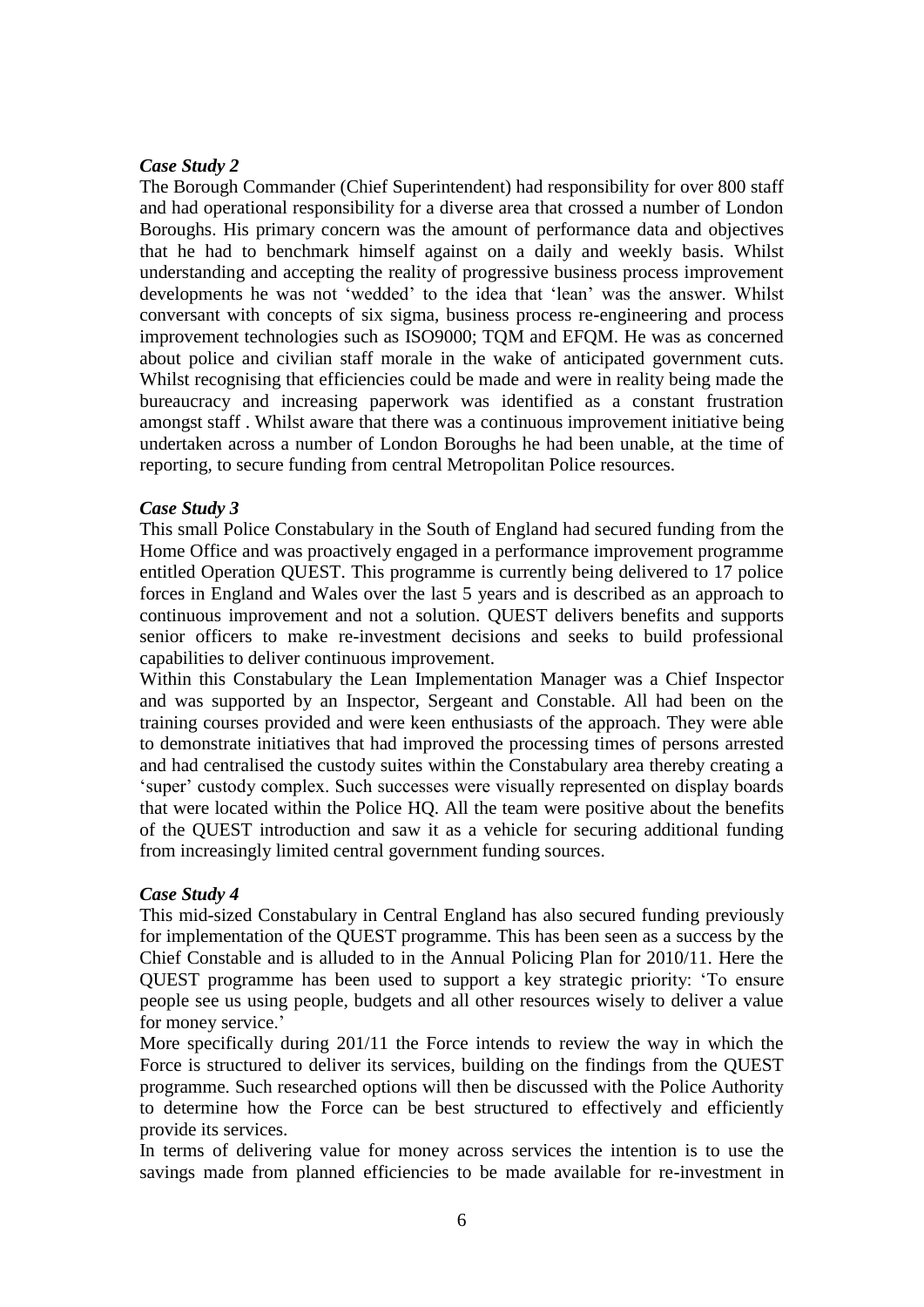targeted areas of the service. Finally following a trial review o new duty management system will be introduced and will help to manage police resources to more effectively and efficiently respond to needs.

#### *Case Study 5*

Whilst the previous case study illustrates a strategic and Force wide utilisation of the QUEST programme for improving productivity and performance improvement. This small Constabulary has been unable to secure further funding for the 3 police staff to continue with their work as a team of 'lean implementation champions.' This small team consisting of 1 Inspector and 2 uniform sergeants were able to demonstrate to good effect some of the initiatives and small savings that they had been able to implement during the duration of the project however a decision had been made by senior officers that there knowledge would be better diffused throughout the organisation. In discussions the sergeants identified that the practical realities of the current budget cuts made such decisions inevitable and there was a feeling that the notion of 'continuous improvement' within the Constabulary was a stalled process. Significant concern was raised as to the sustainability of such initiatives such as QUEST given the current economic climate.

#### **Conclusion**

The pressure on public organisations to improve productivity and performance has presented an opportunity for operations management scholars to engage in the development and application of business process improvement methodologies within such organisations. Radnor (2010) identifies from the analysis of the findings of an 'expert panel' that within the public sector variances of Lean (64%), Six Sigma (41%) and Business Process Reengineering (BPR) (23%) are being used.

To this extent the UK police service is not unique. Whilst it can be argued that full scale implementation of rigorous methodologies of for instance 'lean thinking' have not been adopted there is substantial evidence of individual police forces utilising specific tools and techniques in an attempt to improve business performance (Flanagan, 2008; Berry, 2009a,b).

One of the key difficulties remains however as to the sustainability of such interventions. Lean implementation is expensive and although initial results may be encouraging there is a danger of focusing on short term gains (Bateman, 2005). For the police there is a need to focus their resources and minds of their employees on the key priorities that will allow them to meet the expectations of the public. Policing cannot exist in isolation it requires citizen participation and co-operation. This is important as it is through engagement with the public and an understanding of the, customer interface that appropriate tools and techniques can be applied to effect positive changes for both the police and the public. This is particularly so given the context of policing where operationally there is wide variation and demand for services. This has been previously identified by authors such as Spear (2005) as having important implications for managers.

From a police perspective this is relevant as there is a general consensus within the police (Home Office, 2010) that there is a no 'one best fit' approach. Within this first observation of five case study sites it is clear that there is significant diversity in approaches to the utilisation of new business improvement methodologies. For example in *Case Study 4* the Chief Constable appears to be using the Home Office supported QUEST approach to support strategic interventions to support force wide changes in the force's organisational structure and the way it performance manages its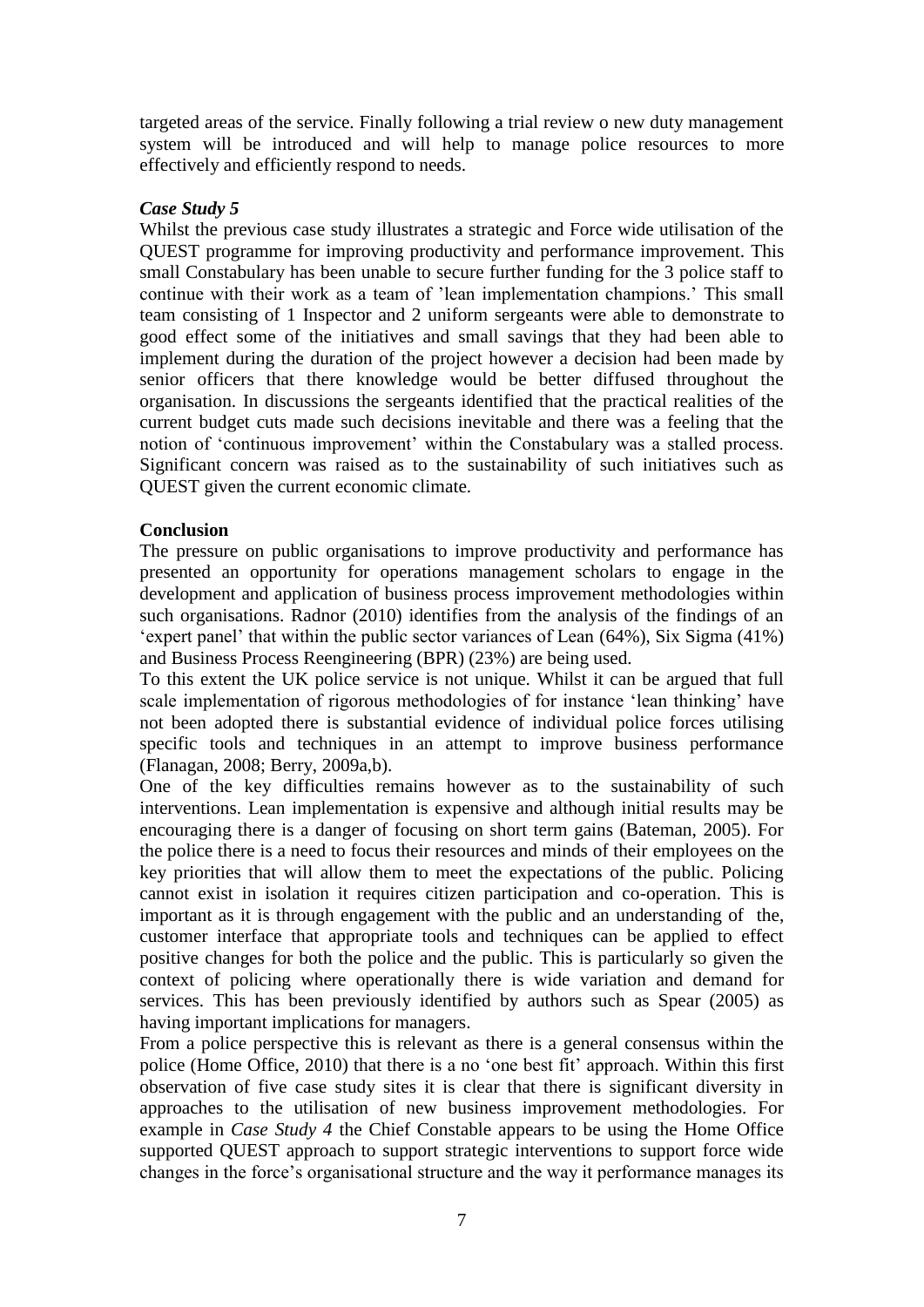staff. Whereas in *Case Study 1* the Chief Constable is intent to participate in a broader Criminal Justice System (CJS) 'Lean' implementation project to drive continuous improvement activities to ultimately improve performance.

What this points to is that it is likely that he most successful adoption of operations management techniques are likely to be 'tailored' to the appropriate needs of a force area or locality within that area. Through this more 'scientific' approach the benefits of increased involvement of operations management are likely to provide the most useful contribution in enabling the police to maintain their capacity to meet the dual demands of a reducing budget with increasing public expectations for better service delivery.

#### **References**

- Barton, H. and Beynon, M.J. 2006a. A Question of Rank: An Investigation of the Opportunities for Police Force Performance Ranking Improvement Across the UK', American Academy of Management, Atlanta, US.
- Barton, H. and Beynon, M.J. 2006b. Getting to the Top: Targeted Police Performance Improvement. British Academy of Management (BAM), Belfast, UK.
- Bateman, N. 2005. Sustainability: The Elusive Element of Process Improvement. *International Journal of Operations and Production Management*. **23**(2)185-199.
- Berry, J. 2009. *Reducing Bureaucracy in Policing: Full Repor*.. London: Home Office.
- Bhatia, N. and Drew, J. 2007. Applying Lean Production to the Public Sector*. The McKinsey Quarterly.* June, 2007.
- Browning, T.R.,Heath, R.D. 2009. Reconceptualising the effects of lean on production costs with evidence from F-22 program. *Journal of Operations Management*. **27** 23-44.
- Brunnermeier, M. 2009. Deciphering the liquidity and credit crunch 2007-2008. *Journal of Economic Perspectives* **23**: 77–100.
- Dedhia, N.S. 2005. Six Sigms Basics, *Total Quality Management*, **16**(5): 567-574.
- Flanagan, R. 2008. *The Review Of Policing – Final Report.* Home Office. London..
- HC 511.2011. *Policing: Police and Crime Commissioners*. House of Commons, Home Affairs Committee, Second Report of Session 2010-11. London, UK.
- Hines, P., Lethbridge, S. 2008. New Development: Creating a Lean University *Public Money and Management*, **28**(1): 53-56.
- Home Office. 2008. *Efficiency & Productivity Strategy For The Police Service, 2008-11*. Home Office. London, UK.
- Home Office 2010a*.Police Service Strength England and Wales, 30 September 2010.* Home Office. London, UK.
- Home Office 2010b. *High Level Working Group Report On Police Value For Money.* Home Office.. London, UK.
- ILO 2010a. International Labour Office: Update of sectoral aspects regarding the global economic downturn: Public administration', Report GB.309/STM/1/1
- ILO 2010b.World of Work Report 2010; From one crisis to the next?', International Institute for Labour Studies, Geneva, 2010.
- Linderman, K.,Chandrasekaran, A. 2010. The scholarly exchange of knowledge in Operations Management. *Journal of Operations Management*, **28**: 357-366.
- O'Rourke, P., 2005. A Multiple Case Comparison of Lean Six Sigma Deployment and Implementation Strategies. *ASQ World Conference on Quality and Improvement Proceedings.* **59:** 581 -591.
- Papadopolous, T., Merali, Y., 2008. Stakeholder Network Dynamics and Emergent Trajectories of Lean Implementation Projects: A study in the UK National
- Health Service. *Public Money and Management*. **28**(1), 41-48.
- Provonost, P., Vohr, E., 2010. *Safer Patients, Smart Hospitals: How One Doctor's Checklist Can Help Us Change Healthcare From Inside Out*. Hudson Street Press.
- Radnor, Z., Walley, P., Stephens, A.,Bucci, G. 2006. *Evaluation of the Lean Approach to Business Management and its Use in the Public Sector*. Full Report Scottish Executive. Edinburgh.Scotland.
- Radnor, Z.,Barnes, D. 2007.Historical analysis of performance measurement and management in operations management', *International Journal of Productivity and Performance Management,* **56**: 384-96.